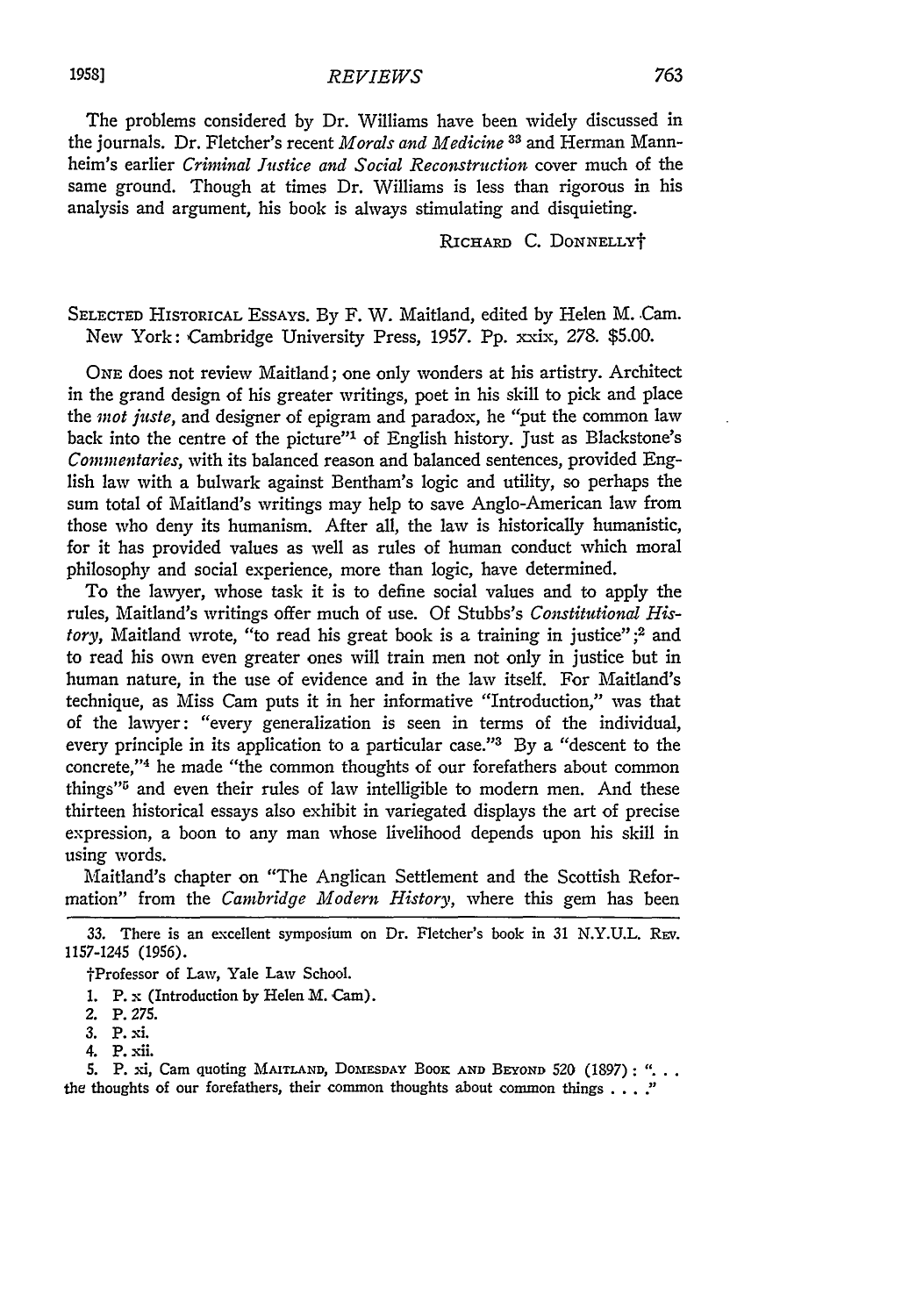embedded since 1903, seems his most scintillating tour de force. Here, the lawyer's historian outplayed the political historian at his own game and produced a narrative which is a delight to read for both substance and style. He followed all the rules laid down for the Cambridge *Histories,* that their chapters be sound and scientific, objective, and full of facts. He did not cheat, but he was not dull. What sport for him with "his passion for historical truth and legal exactness"<sup>6</sup> to outsparkle the Victorian literary historians; what satisfaction to prove that he, too, could be as accurate as any fact-finder and pack as many details onto a single page without numbing his reader. A little self-conscious, and perhaps sinning a little in a pardonable pride, Maitland displayed throughout this chapter his mastery of wordplay. With wit and paradox and poetic prose, this "very Protestant agnostic"'7 converted a tedious tale of warring theologues into a fast-paced epic and a work of art. Time and again on these sixty pages he created what Miss Cam calls "an atmosphere from details skillfully selected"; he drove "home a point with an epigram, and hit off a character or a situation in a phrase that provokes delighted laughter."<sup>8</sup>

The same distinctive talents appear, though less highly concentrated, in other essays. From the *Encyclopaedia Britannica,* the "History of English Law" compresses wisdom, reflection and learning into the minimum of space; while "English Law, 1307-1600" is a compendium of conclusions and inspirations drawn from centuries the history of whose law Maitland did not write. Even so, he threw out themes and theses for many a monograph. The judges' claim of "some vague right of disregarding statutes which are directly at variance with the common law, or the law of God, or the royal prerogative"<sup>9</sup> has yet to be traced from Richard II's time to Marshall's doctrine of judicial review. No matter how often one rereads Maitland, a fresh idea is always there.

Most impressive of all is the way Maitland's conclusions, even his suggestions and conjectures, stand up today. Miss Cam's "Introduction" goes deeper into Maitland and his work than anyone has yet done, but for her, it is clear, this was not an act of duty but an exhilarating opportunity. She points out where he exaggerated or where additional data require a modification of his interpretations; and for the first time she tells how Maitland, in 1893, came to edit the *Memoranda de Parliamento* of 1305. There, his contention that Parliament was first of all a court of justice set constitutional historians off in a new direction, and now their histories present in broader perspective the origin of the foremost modern legislature. For the lawyers, too, he offered good counsel. In describing legal education at the late-medieval Inns of Court, he told how, under their orthodoxy and rigidity, "English

**<sup>6.</sup>** P. **-x.**

*<sup>7.</sup> Ibid.*

<sup>8.</sup> P. xxii.

<sup>9.</sup> P. 124.